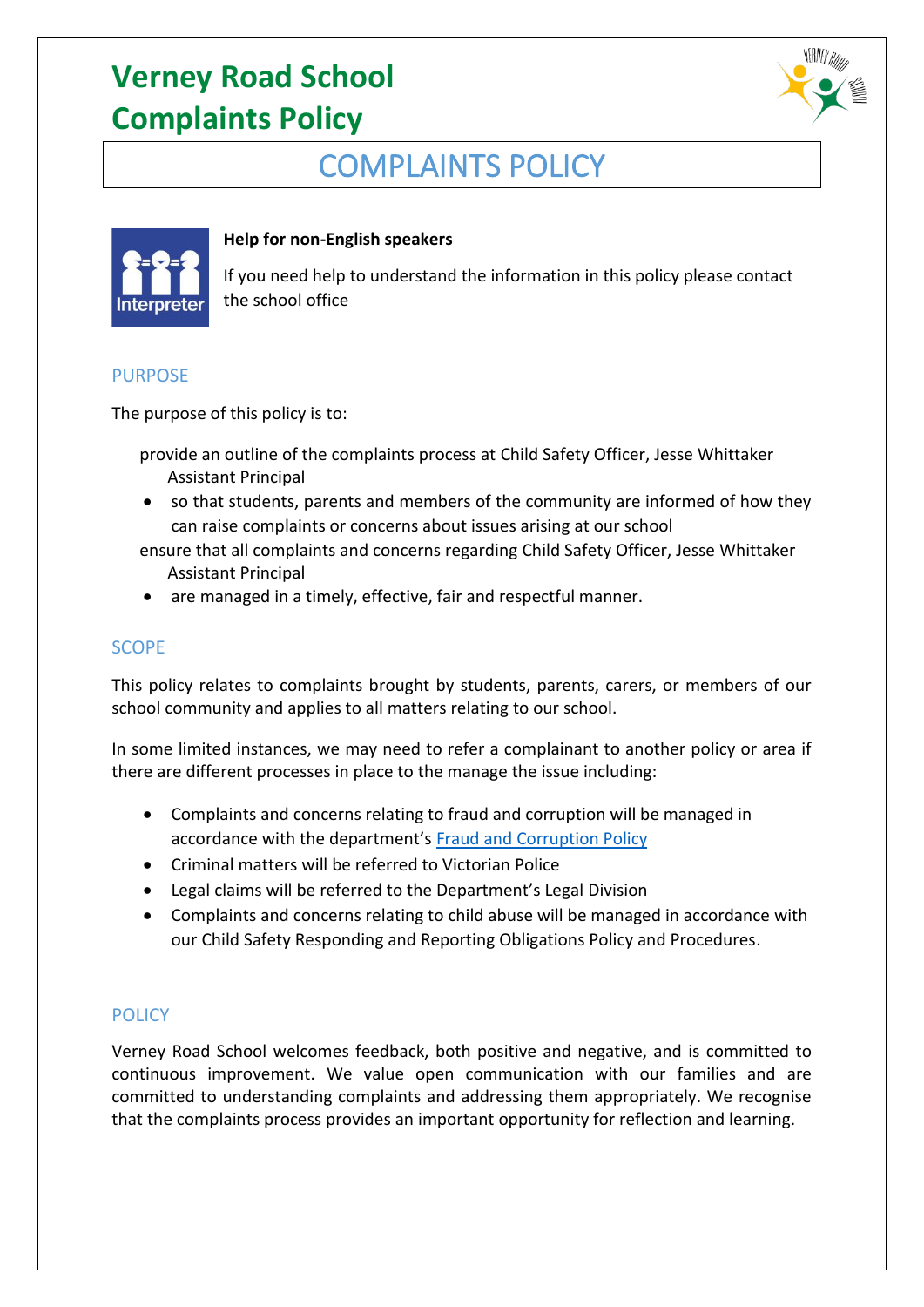

We value and encourage open and positive relationships with our school community. We understand that it is in the best interests of students for there to be a trusting relationship between families and our school.

When addressing a complaint, it is expected that all parties will:

- be considerate of each other's views and respect each other's role
- be focused on resolution of the complaint, with the interests of the student involved at the centre
- act in good faith and cooperation
- behave with respect and courtesy
- respect the privacy and confidentiality of those involved, as appropriate
- operate within and seek reasonable resolutions that comply with any applicable legislation and Department policy.
- recognise that schools and the Department may be subject to legal constraints on their ability to act or disclose information in some circumstances.

## **Complaints and concerns process for students**

Verney Road School acknowledges that issues or concerns can cause stress or worry for students and impact their wellbeing and learning. Verney Road School encourages our students to raise issues or concerns as they arise so that we can work together to resolve them.

Students with a concern or complaint can raise them with a trusted adult at school, for example, with your classroom teachers. This person will take your concern or complaint seriously and will explain to you what steps we can take to try to resolve the issue and support you.

You can also ask your parent, carer or another trusted adult outside of the school, to talk to us about the issue instead. Information about our parent/carer complaints and concerns process is outlined further below. The parent/carer process also applies to students who are mature minors, refer to: [Mature Minors and Decision Making.](https://www2.education.vic.gov.au/pal/mature-minors-and-decision-making/policy)

Further information and resources to support students to raise issues or concerns are available at:

- [Report Racism Hotline](https://www.vic.gov.au/report-racism-or-religious-discrimination-schools) (call 1800 722 476) this hotline enables students to report concerns relating to racism or religious discrimination
- [Reach Out](https://au.reachout.com/?gclid=CjwKCAiAgbiQBhAHEiwAuQ6BktaB5xneGFK3TnOql5c5eZ7af7dDm9ffLZa7N59FEtbtQzVIk8sGWhoC8N0QAvD_BwE)
- [Headspace](https://headspace.org.au/)
- [Kids Helpline](https://kidshelpline.com.au/?gclid=CjwKCAiAgbiQBhAHEiwAuQ6Bkro6UD2EBcRILznFnRhKjfi5I84jJlUa0fyiiYLQ4mHx5sXTStxH8BoCCEIQAvD_BwE) (call 1800 55 1800)
- [Victorian Aboriginal Education Association](https://www.vaeai.org.au/) (VAEAI)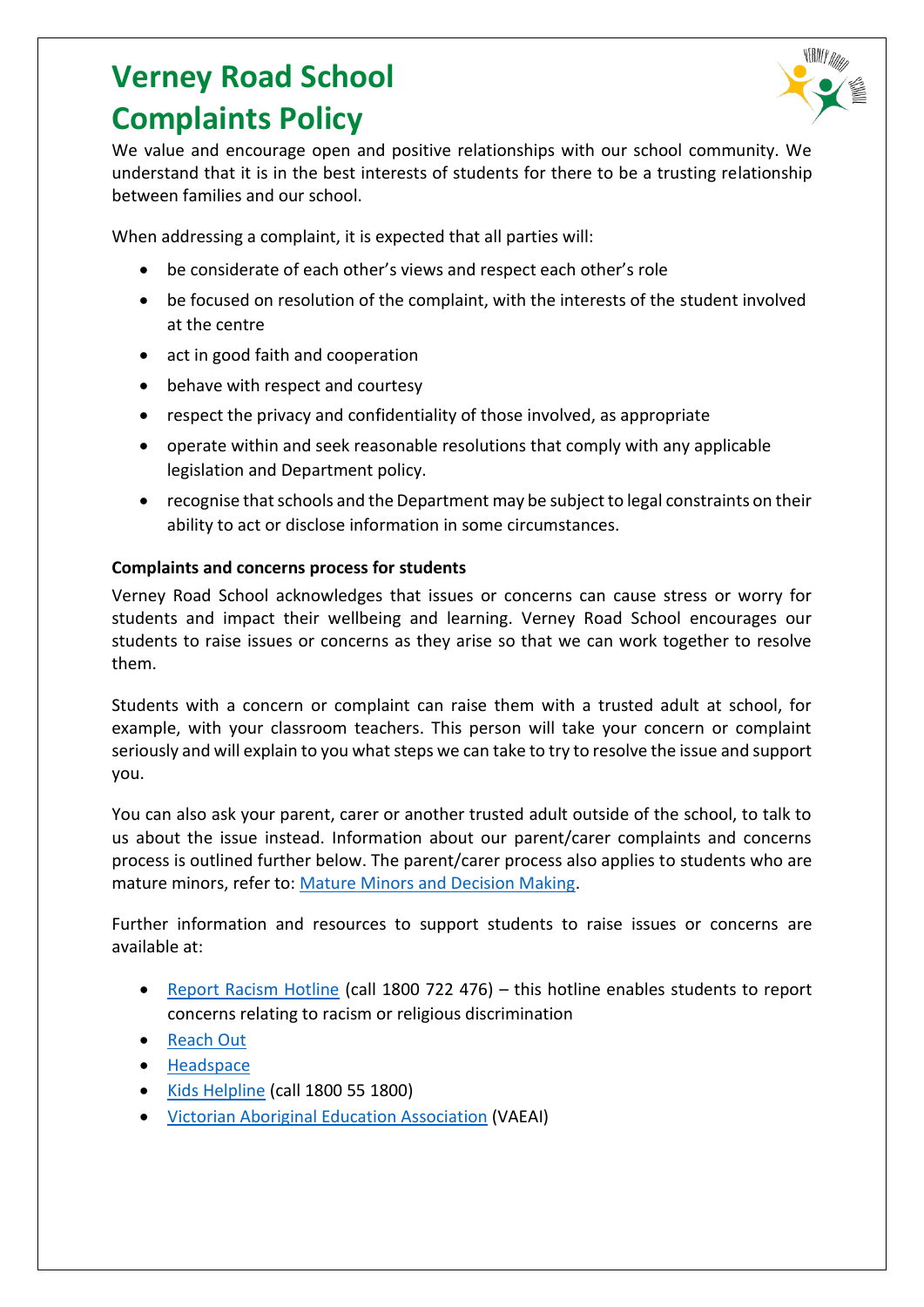

#### **Complaints and concerns process for parents, carers and community members**

#### Preparation for raising a concern or complaint

Verney Road School encourages parents, carers or members of the community who may wish to submit a complaint to:

- carefully consider the issues you would like to discuss
- remember you may not have all the facts relating to the issues that you want to raise
- think about how the matter could be resolved
- be informed by checking the policies and guidelines set by the Department and Verney Road School (see "Further Information and Resources" section below).

#### Support person

You are welcome to have a support person to assist you in raising a complaint or concern with our school. Please advise us if you wish to have a support person to assist you, and provide their name, contact details, and their relationship to you.

#### Raising a concern

Verney Road School is always happy to discuss with parents/carers and community members any concerns that they may have. Concerns in the first instance should be directed to your child's teacher, Unit Leader, Assistant Principal or Principal]. Where possible, school staff will work with you to ensure that your concerns are appropriately addressed.

#### Making a complaint

Where concerns cannot be resolved in this way, parents or community members may wish to make a formal complaint to the Principal.

If you would like to make a formal complaint, in most cases, depending on the nature of the complaint raised, our school will first seek to understand the issues and will then convene a resolution meeting with the aim of resolving the complaint together. The following process will apply:

- **1. Complaint received:** Please either email, telephone or arrange a meeting through the front office with the Principal, to outline your complaint so that we can fully understand what the issues are. We can discuss your complaint in a way that is convenient for you, whether in writing, in person or over the phone.
- **2. Information gathering:** Depending on the issues raised in the complaint, the Principal may need to gather further information to properly understand the situation. This process may also involve speaking to others to obtain details about the situation or the concerns raised.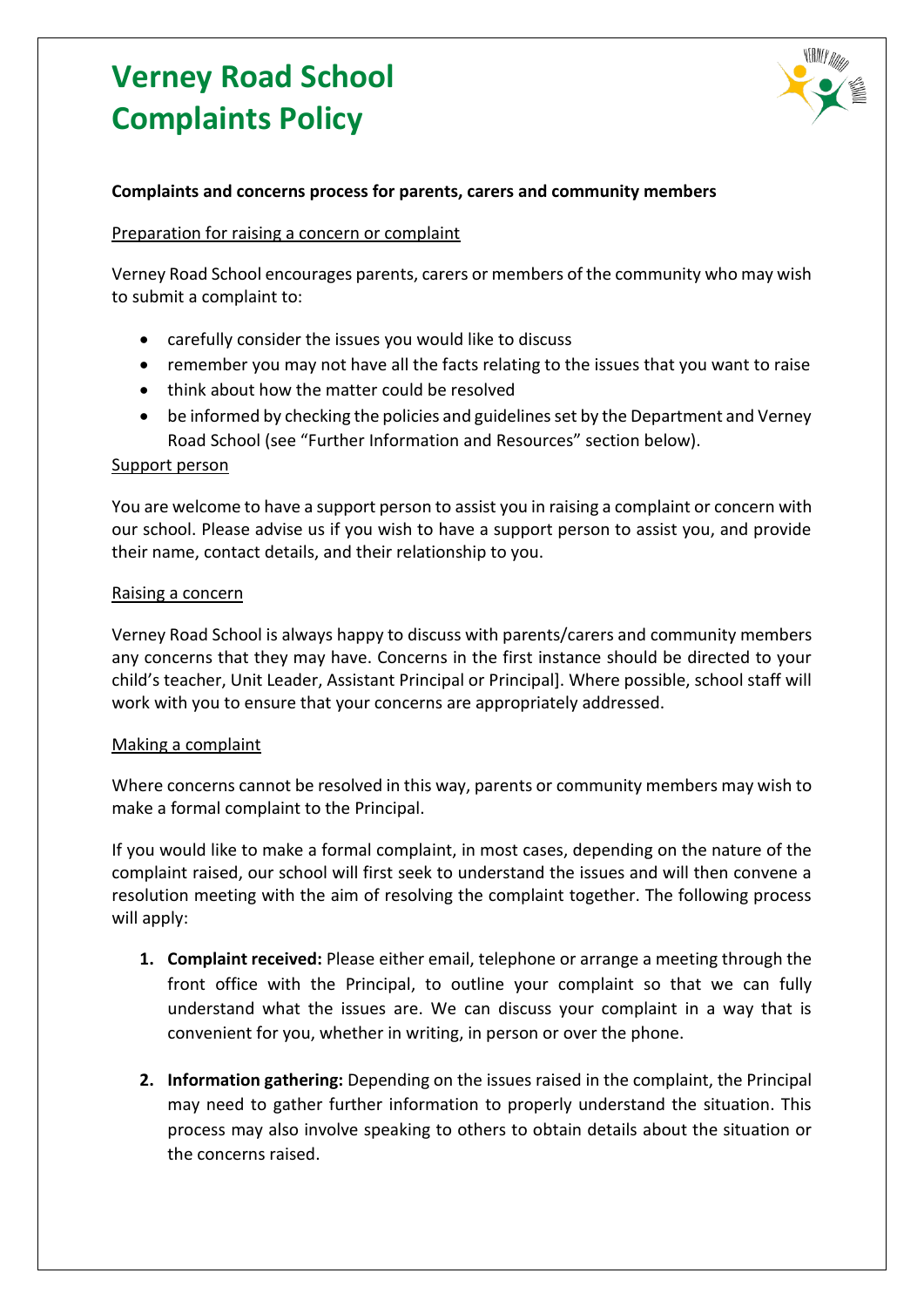

- **3. Response:** Where possible, a resolution meeting will be arranged with the Principal to discuss the complaint with the objective of reaching a resolution satisfactory to all parties. If after the resolution meeting we are unable to resolve the complaint together, we will work with you to produce a written summary of the complaint in the event you would like to take further action about it. In some circumstances, the Principal may determine that a resolution meeting would not appropriate. In this situation, a response to the complaint will be provided in writing.
- **4. Timelines:** Verney Road School will acknowledge receipt of your complaint as soon as possible (usually within two school days) and will seek to resolve complaints in a timely manner. Depending on the complexity of the complaint, Verney Road School may need some time to gather enough information to fully understand the circumstances of your complaint. We will endeavour to complete any necessary information gathering and hold a resolution meeting where appropriate within 10 working days of the complaint being raised. In situations where further time is required, Verney Road School will consult with you and discuss any interim solutions to the dispute that can be put in place.

Please note that unreasonable conduct (e.g. vexatious complaints) may need to be managed differently to the procedures in this policy.

## **Resolution**

Where appropriate, Verney Road School may seek to resolve a complaint by:

- an apology or expression of regret
- a change of decision
- a change of policy, procedure or practice
- offering the opportunity for student counselling or other support
- other actions consistent with school values that are intended to support the student, parent and school relationship, engagement, and participation in the school community.

In some circumstances, Verney Road School may also ask you to attend a meeting with an independent third party, or participate in a mediation with an accredited mediator to assist in the resolution of the dispute.

#### Escalation

• If you are not satisfied that your complaint has been resolved by the school, or if your complaint is about the Principal and you do not want to raise it directly with them, then the complaint should be referred to the North Eastern Victoria Region by contacting Phone: [1300 333 231](tel:1300333231) Email: [nevr@education.vic.gov.au](mailto:nevr@education.vic.gov.au)